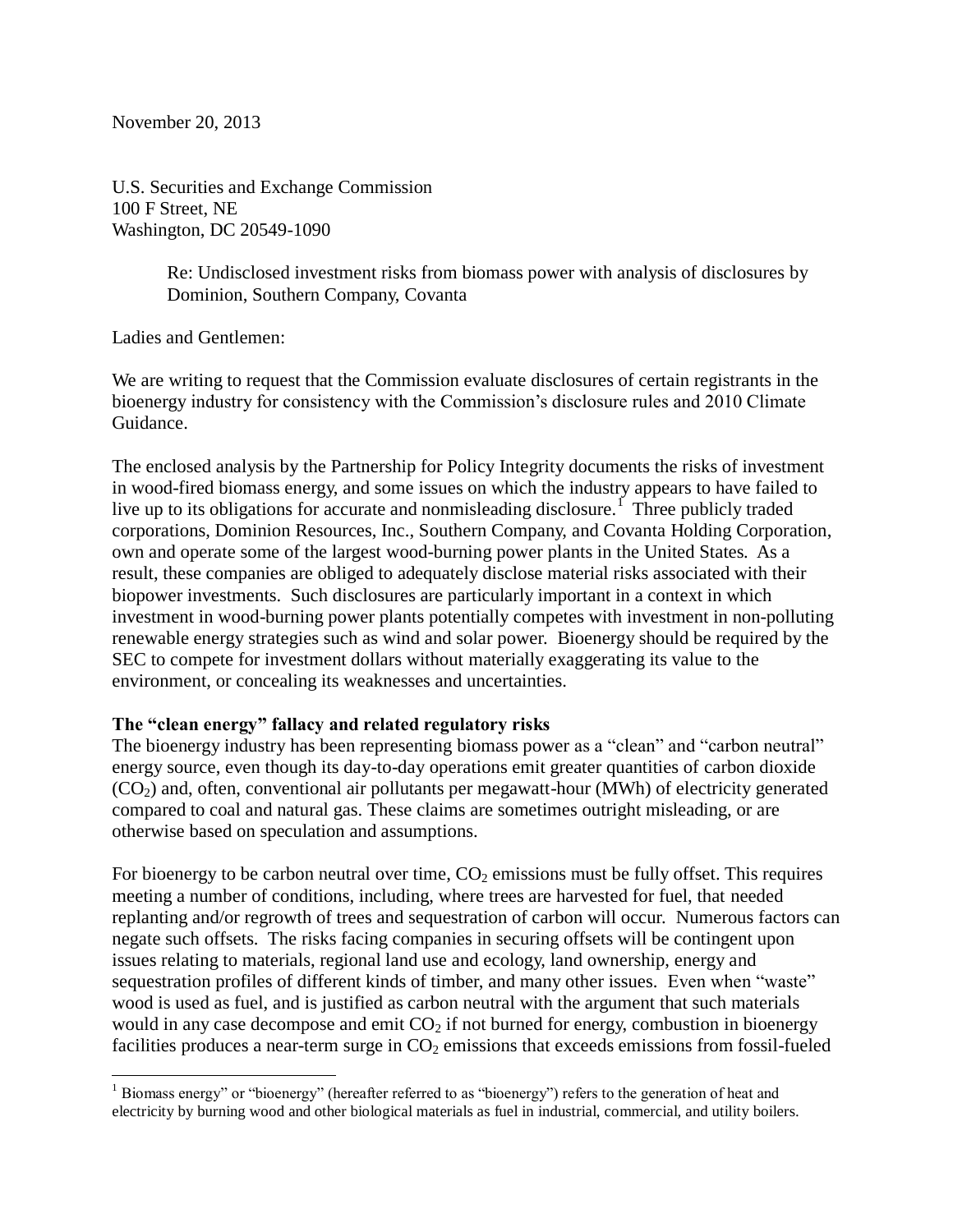facilities. As policymakers increasingly recognize the urgency of reducing carbon emissions in the near-term to fend off catastrophic climate implications, wood-burning biomass energy may become less appealing than technologies that reduce  $CO<sub>2</sub>$  emissions immediately.

There are potential consequences to the gap between how companies are representing bioenergy, and the real environmental impacts of bioenergy that are now being increasingly acknowledged in the regulatory environment. After a period when consideration of  $CO<sub>2</sub>$  emissions from new or converted major-source biomass power plants was suspended for purposes of permitting under the Clean Air Act, the Environmental Protection Agency (EPA) is likely to again begin regulating CO<sup>2</sup> from biomass power plants after July 2014, if not sooner. A recent court ruling that vacated EPA's regulatory deferral biogenic CO<sub>2</sub> emissions (*Center for Biological Diversity v. EPA*, D.C. Cir. No. 11-1101, July 12, 2013), found no basis for excluding biogenic  $CO_2$  from regulation under the Clean Air Act, and the EPA's own Science Advisory Board has concluded that biomass energy can not *a priori* be considered carbon neutral. At the state level, there is increasing recognition of greenhouse gas emission and forest impacts of biomass energy, accompanied by new regulations that make some bioenergy facilities ineligible for renewable energy subsidies. The Companies named in this letter have themselves asserted to regulators that regulation could make bioenergy facilities uneconomical to operate or build. Yet these regulatory and legal developments have not been included in the disclosure documents of the three major biomass energy producers we reviewed.

## **Better bioenergy industry disclosure is needed to protect investor interests**

Without better disclosure of the risk factors facing a given company, many investors reading companies' disclosure statements will lack a complete picture of the regulatory, operational, and financial risks associated with investment in bioenergy. Our review of disclosures is inspired and informed by the Commission's 2010 Climate Guidance, which clarified the obligations of companies to accurately and completely report on financial implications of carbon emissions and regulatory developments related to climate change.

We request that the Commission assess whether the companies have adequately disclosed related risks and material information needed to make their disclosures non-misleading, and to require remedial disclosures where needed. We also request that the Commission issue a policy statement clarifying what disclosures are needed regarding climate mitigation and "carbon neutrality" of bioenergy to ensure appropriate disclosure to investors.

We request a meeting with representatives of the Commission to discuss this analysis. We appreciate the work of the Commission to advance effective corporate disclosure on these important financial and operational risks. We look forward to the Commission's response on these issues.

Thank you.

Respectfully submitted,